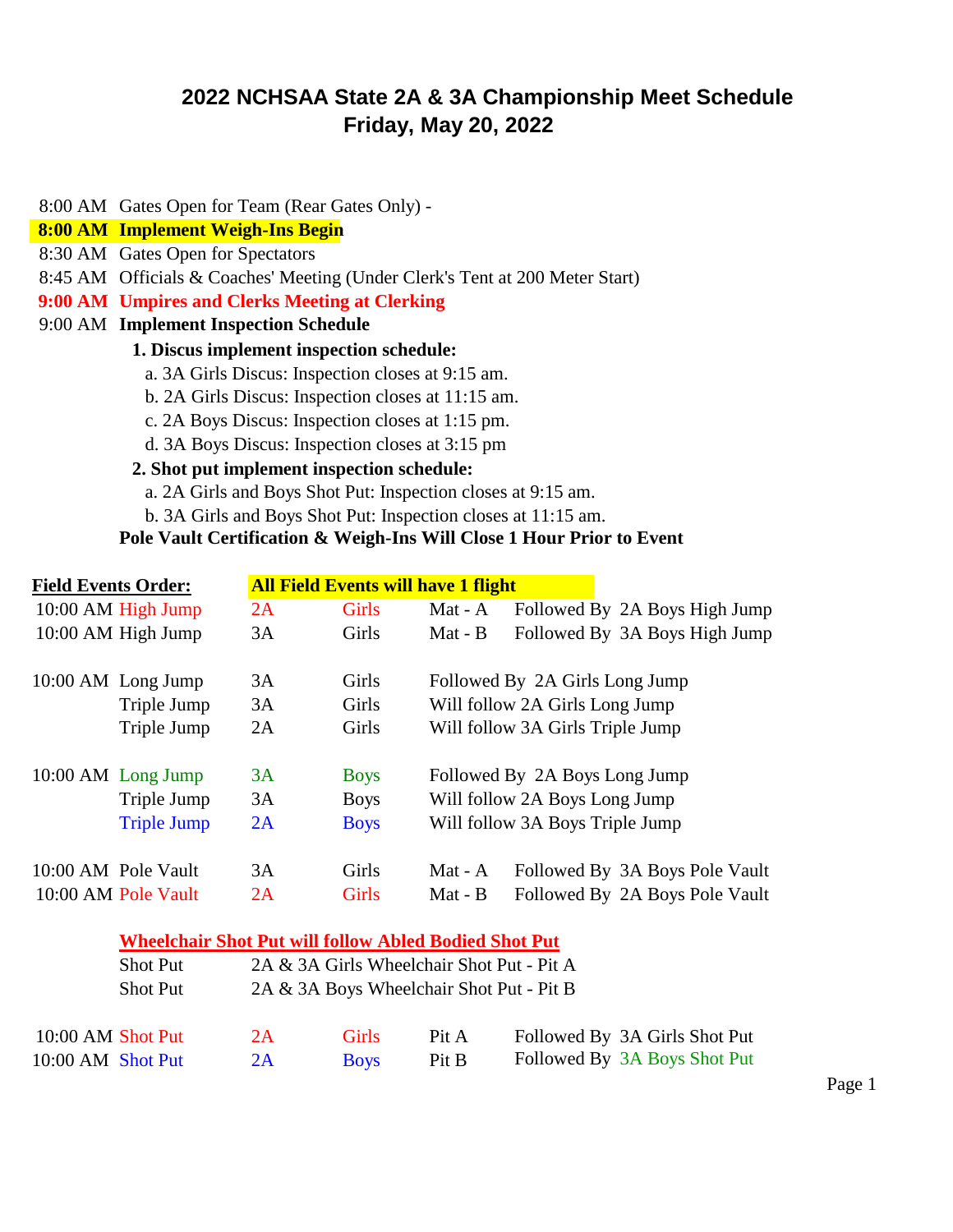| 10:00 AM Discus Throw | 3A | Girls       |
|-----------------------|----|-------------|
| Discus Throw          | 2A | Girls       |
| <b>Discus Throw</b>   | 2A | <b>Boys</b> |
| Discus Throw          | 3A | <b>Boys</b> |

**Wheelchair Discus Throw will follow Abled Body 3A Boys Discus**

Girls 3A Wheelchair Discus Girls 2A Wheelchair Discus Boys 2A Wheelchair Discus Boys 3A Wheelchair Discus

| <b>Running Events: Semi-Finals</b> |                                 | 10:00 AM |             |             |               |              |              |
|------------------------------------|---------------------------------|----------|-------------|-------------|---------------|--------------|--------------|
| <b>Time</b>                        | Event                           | Class    | Gen.        |             | Event         | <b>Class</b> | Gen.         |
|                                    | $10:00$ AM $100$ M Hurdles $2A$ |          | Girls       | Followed By | 100 M Hurdles | 3A           | <b>Girls</b> |
|                                    | 110 M Hurdles 2A                |          | <b>Boys</b> | Followed By | 110 M Hurdles | 3A           | <b>Boys</b>  |

## **Starting Times are Estimates: We're on a Rolling Schedule**

|         | 10:45 AM 100 M. Dash          | 2A   | <b>Girls</b> | Followed By | 100 M. Dash                                          | 2A | <b>Boys</b> |
|---------|-------------------------------|------|--------------|-------------|------------------------------------------------------|----|-------------|
|         | 100 M. Dash                   | 3A   | Girls        | Followed By | 100 M. Dash                                          | 3A | <b>Boys</b> |
|         | 11:30 AM 3200 M Relay         | 2A   | <b>Girls</b> | Followed By | 3200 M Relay                                         | 2A | <b>Boys</b> |
|         | 3200 M Relay                  | 3A   | Girls        | Followed By | 3200 M Relay                                         | 3A | <b>Boys</b> |
|         | <b>Running Events: Finals</b> | 1:00 |              |             |                                                      |    |             |
| 1:00 PM | 100 M Hurdles                 | 2A   | <b>Girls</b> | Followed By | 100 M Hurdles                                        | 3A | Girls       |
|         | 110 M Hurdles                 | 2A   | <b>Boys</b>  | Followed By | 110 M Hurdles                                        | 3A | <b>Boys</b> |
| 1:20 PM | 100 M. Dash                   | 2A   | <b>Girls</b> | Followed By | 100 M. Dash                                          | 2A | <b>Boys</b> |
|         | 100 M. Dash                   | 3A   | Girls        | Followed By | 100 M. Dash                                          | 3A | <b>Boys</b> |
|         | 100 M. Dash                   | 3A   | <b>Boys</b>  | Amputee     |                                                      |    |             |
|         | 100 M. Dash                   | 2A   | <b>Girls</b> |             | Wheelchair Followed By 100 Meter 3A Girls Wheelchair |    |             |
|         | 100 M. Dash                   | 2A   | <b>Boys</b>  |             | Wheelchair Followed By 100 Meter 3A Boys Wheelchair  |    |             |
| 1:45 PM | 800 M. Relay                  | 2A   | <b>Girls</b> | Followed By | 800 M. Relay                                         | 2A | <b>Boys</b> |
|         | 800 M. Relay                  | 3A   | Girls        | Followed By | 800 M. Relay                                         | 3A | <b>Boys</b> |
| 2:15 PM | 1600 M. Run                   | 2A   | <b>Girls</b> | Followed By | 1600 M. Run                                          | 2A | <b>Boys</b> |
|         | 1600 M. Run                   | 3A   | Girls        | Followed By | 1600 M. Run                                          | 3A | <b>Boys</b> |